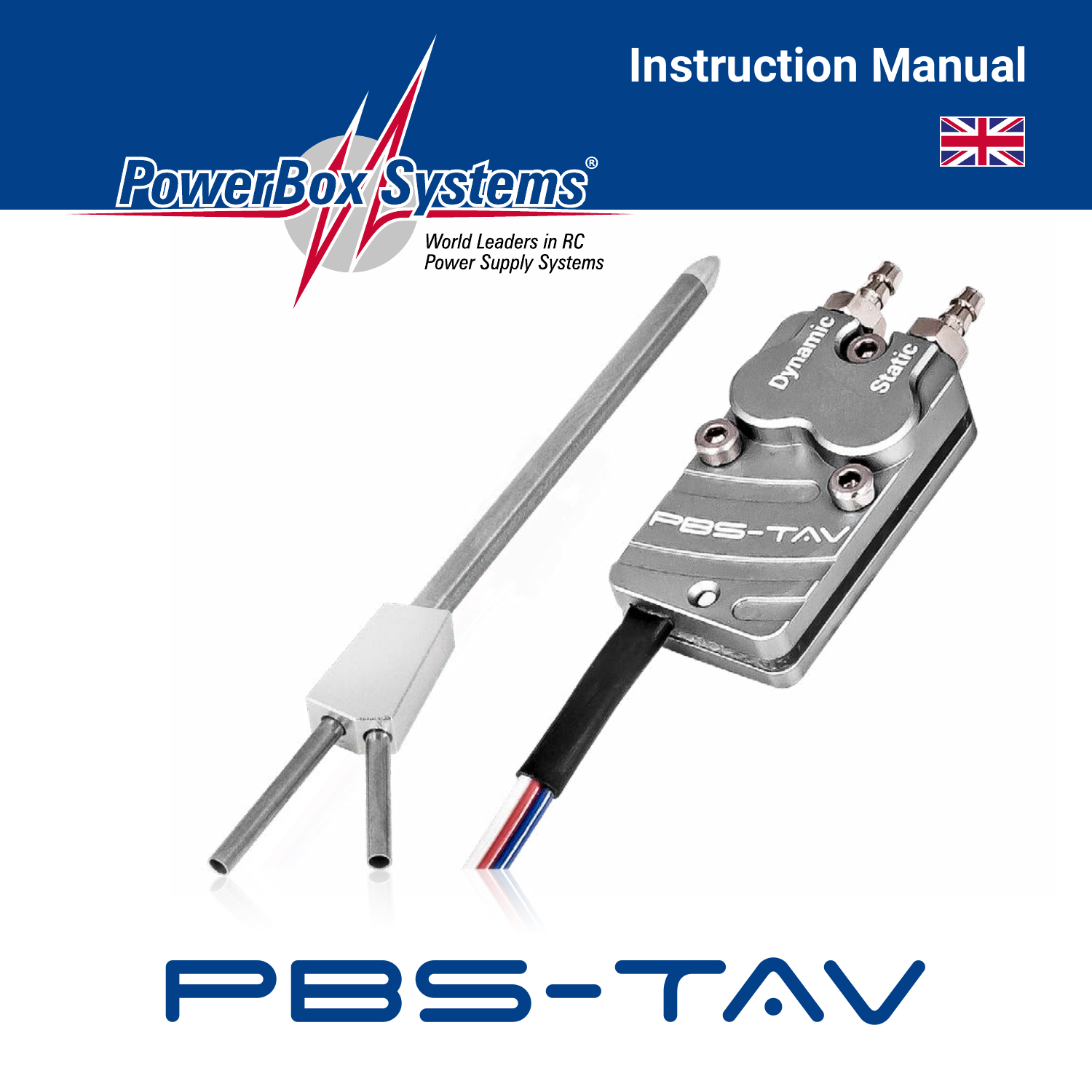#### Dear PowerBox customer,

Congratulations on your decision to install a PowerBox PBS-TAV sensor in your model. TAV stands for True Airspeed Vario, and, as the name implies, the PBS-TAV sensor is able to measure the model's flying speed, altitude and rate of climb. Since the speed and height information are presented with unprecedented precision, the climb rate can be calculated from the data with Total Energy Compensation. This means that the vario only indicates "genuine" thermal activity, and any rise and fall due to control commands is excluded from the calculations.

We hope you have many hours of pleasure and success with your **PBS-TAV!** 

#### 1. MECHANICAL INSTALLATION

The Pitot tube can be fitted in the wing, the fin or the fuselage nose. The tube itself should be located as far as possible away from the model, to ensure that it projects beyond the air cushion over the fuselage or wing. The projecting Pitot tube presents a risk of transport damage, so we recommend using the (optional) mounting set for the Pitot tube slide, as this enables you to retract the Pitot tube into the model for transport.

We recommend that the PBS-TAV sensor itself should be installed close to the Pitot tube, so that the pressure lines can be kept short. There are two reasons for this: it is much easier in practice to disconnect a single cable at the wing root than two pressure lines, and very long pressure lines may cause false readings, or at least a delay, in the measured pressure.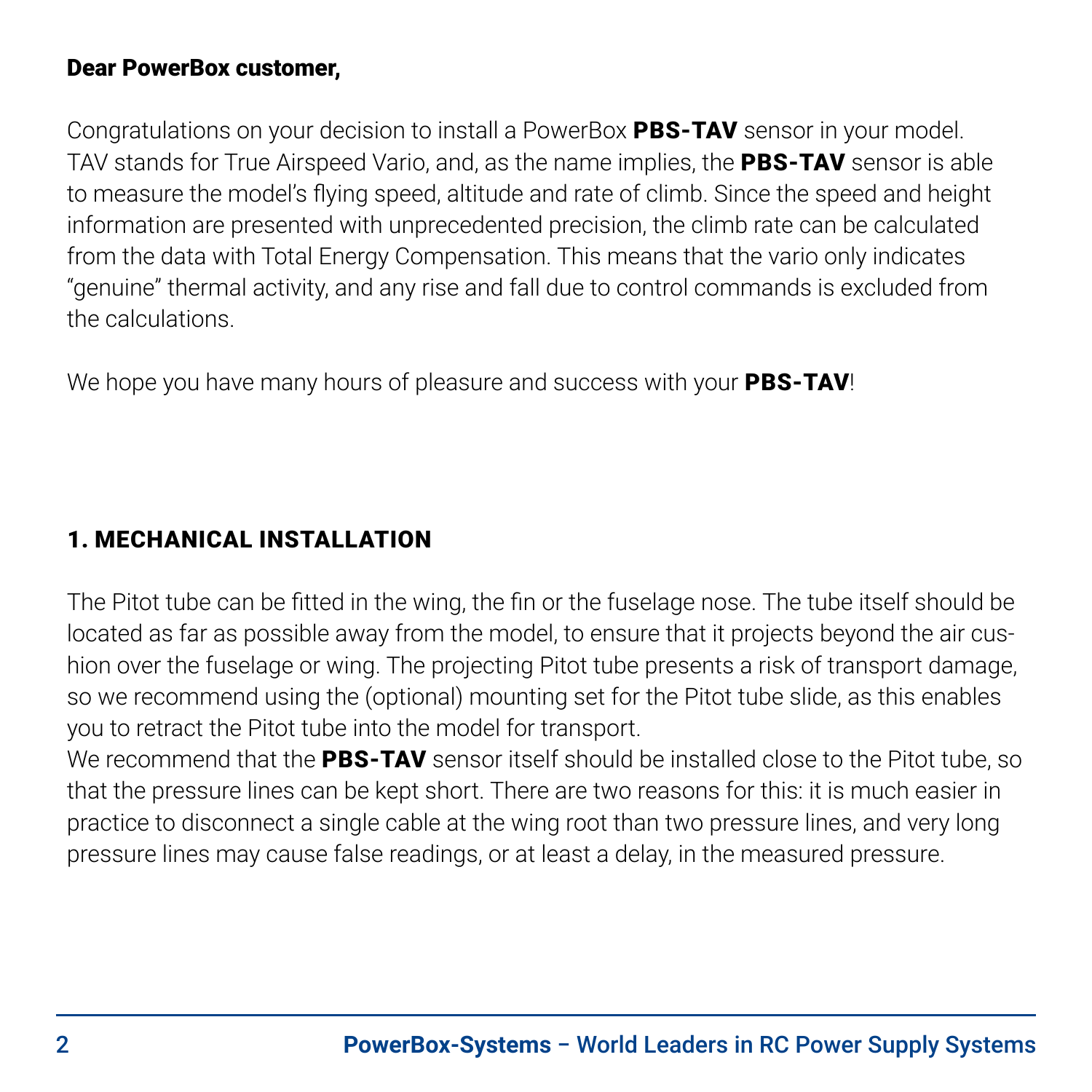

Connect the tube to the PBS-TAV sensor as shown above, taking care to use the correct connections.

# 2. CONNECTING THE SENSOR TO THE RADIO CONTROL SYSTEM

The PBS-TAV can be used with various radio control systems: PowerBox CORE P<sup>2</sup>BUS, FastTrack for PowerBox gyros, Jeti EX-BUS, Spektrum SRXL2, Futaba S.BUS2, Multiplex M-Link and Graupner HoTT.

The PBS-TAV automatically detects the system to which it is connected. The first time the unit is plugged in, it may take a few seconds for the system to be positively recognised. However, the system type is stored once detected, and the system will start without delay next time it is switched on.

This means that the system is Plug'n'Play, unless you wish to convert the vario type from the standard TEK to a normal vario, or change the electronic adjustment channel for the TEK. CORE and Jeti users can carry out all the adjustments from the transmitter. For all other RC systems you will need to use our USB Interface Adapter with PC-Terminal or the MobileTerminal.

# - CORE P²BUS

If you intend to use the PBS-TAV purely as a telemetry sensor, plug it directly into the receiver's P²BUS input; the system is automatically detected. You may need to carry out a rescan the first time you plug it in.

You can now use the Telemetry menu to set the channel for electronic adjustment of Total Energy Compensation; the default channel is No. 15.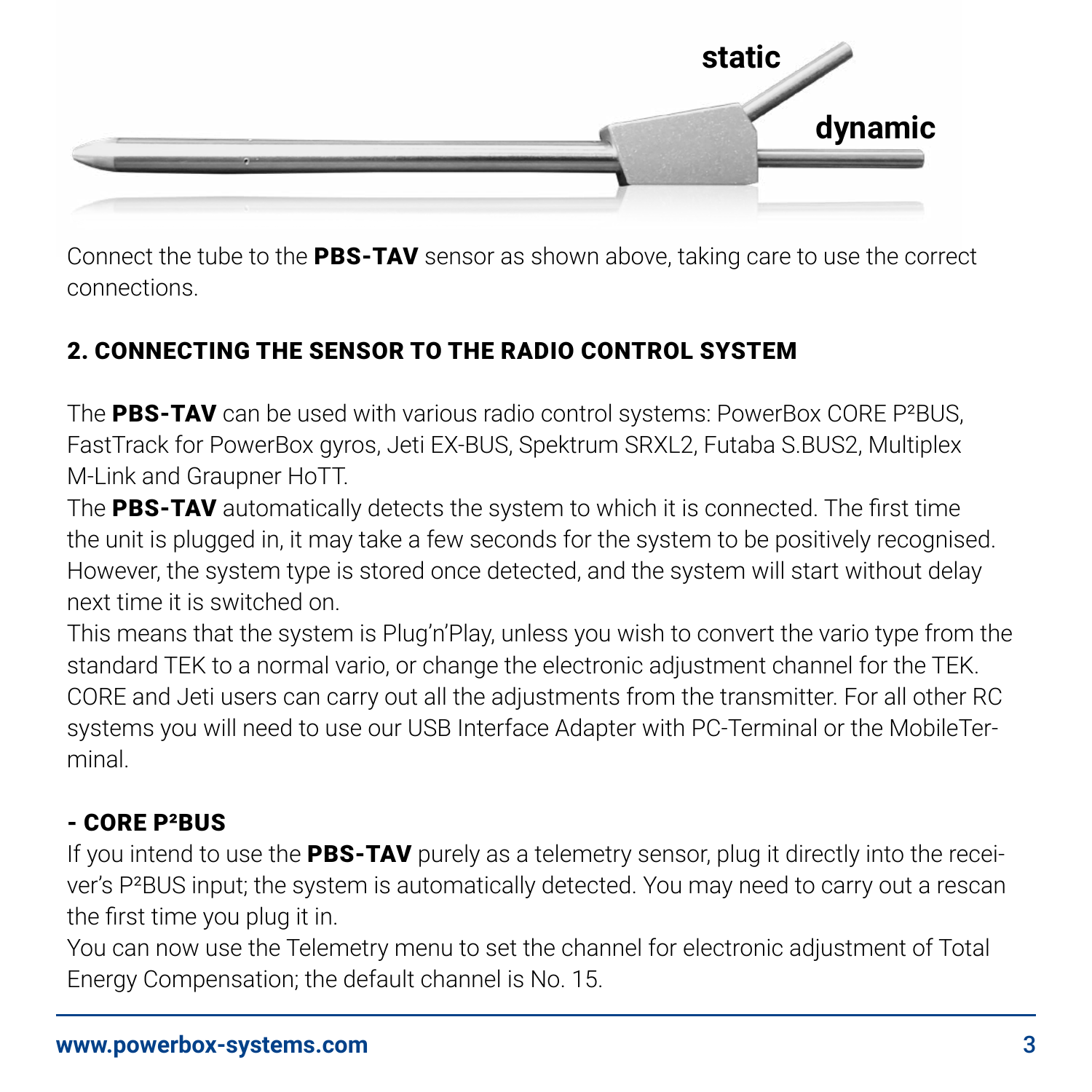# **- FastTrack**

If you have any PowerBox receiver and a Pioneer, Competition SR2 or Royal SR2, the PBS-TAV can be plugged into the FastTrack input. This configuration allows the speed data to be used for the gyro's speed compensation, and the TAV's telemetry data are available to the radio control system to which it is connected.

Note: the receiver or the PowerBox must include support for the **PBS-TAV**; you may need to update the device's software.

#### **- Jeti EX-BUS**

Working from the transmitter, switch one of the receiver's telemetry inputs to Jeti Ex-BUS, and connect the PBS-TAV to that input. The protocol is automatically detected, and you will find all the available data in your sensor list.

The channel for electronic adjustment of Total Energy Compensation can be set using the JetiBox menu; the default channel is No. 15.

#### **- Futaba S.BUS2**

The PBS-TAV should be plugged into the receiver's S.BUS2 input. If additional sensors are to be connected, you should use either a Y-lead or the P<sup>2</sup>-Dock, which allows up to five sensors to be connected simultaneously. The **PBS-TAV** detects the S.BUS2 automatically. As standard the **PBS-TAV** is generated as GPS-1675 on Slot 8. It is possible to change the Start slot to Slot 16 or Slot 24 with the help of Terminal and the USB Interface Adapter. The PBS-TAV is not registered at the transmitter. Tap on Slot 8 in the Sensor menu, and select GPS-1675. The telemetry data are then immediately available.

#### **- Spektrum SRXL2**

The PBS-TAV can be used with the new Spektrum SRXL2 telemetry bus. Since the system does not support a True Airspeed sensor with vario function, the sensor information is generated separately as GPS sensor and vario sensor. Activate these two sensors at your transmitter, and you will see the sensor data in the Telemetry display.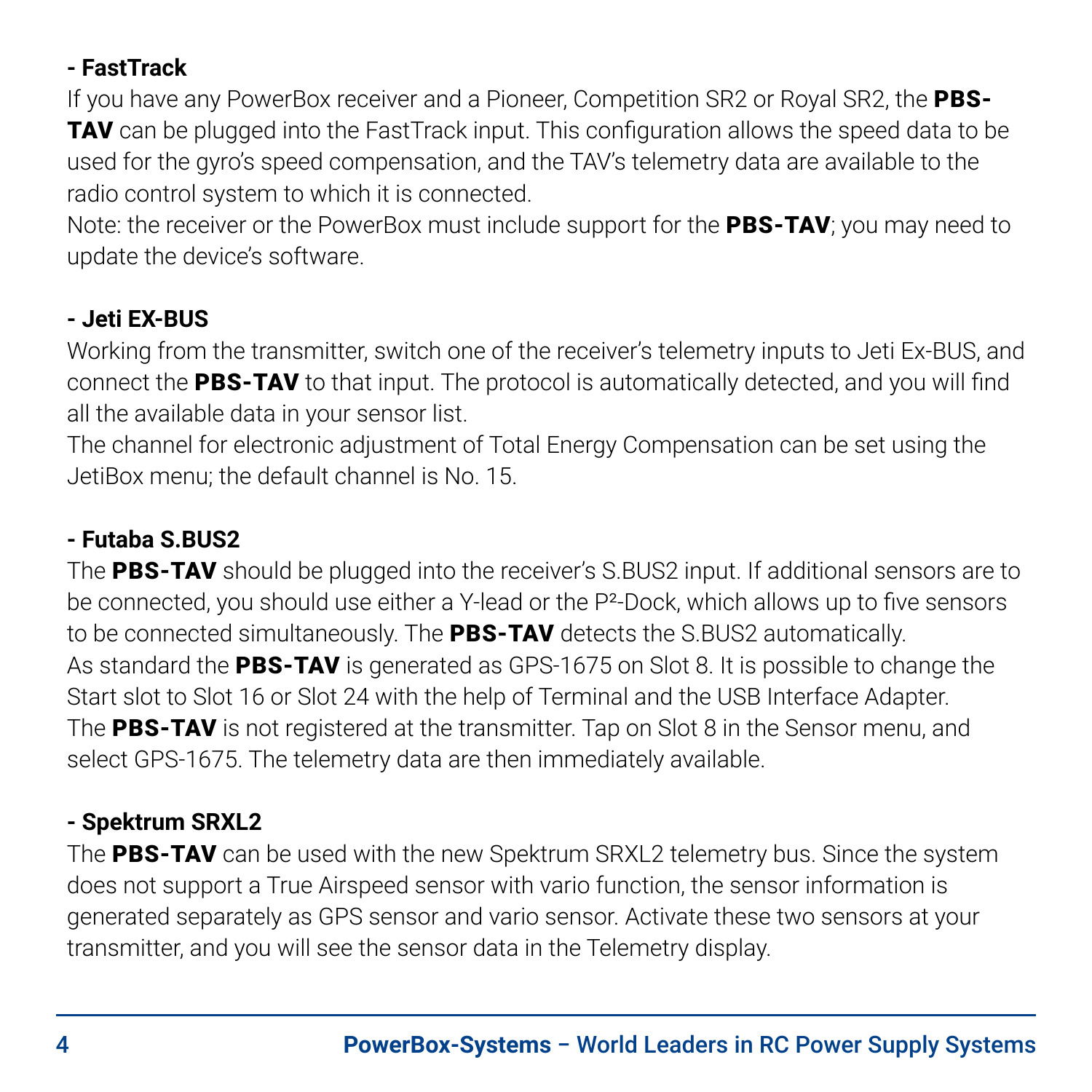#### **- Multiplex M-Link**

With the M-Link system you can freely select the sensor addresses, the alarm thresholds and the channel for the electronic adjustment of Total Energy Compensation using Terminal.

#### **- Graupner HoTT**

In the HoTT system the PBS-TAV is registered as GPS and vario. The alarm thresholds and the channel for the electronic adjustment of Total Energy Compensation can be set with the help of Terminal.

### 3. CONNECTING TO POWERBOX TERMINAL

If you wish to carry out settings to the PBS-TAV with your Futaba, Spektrum, Multiplex or HoTT system, you should connect the USB adapter as follows:



PowerBox Terminal for the PC can be downloaded from our website.

The PBS-TAV can be connected directly to the MobileTerminal, which also powers the sensor.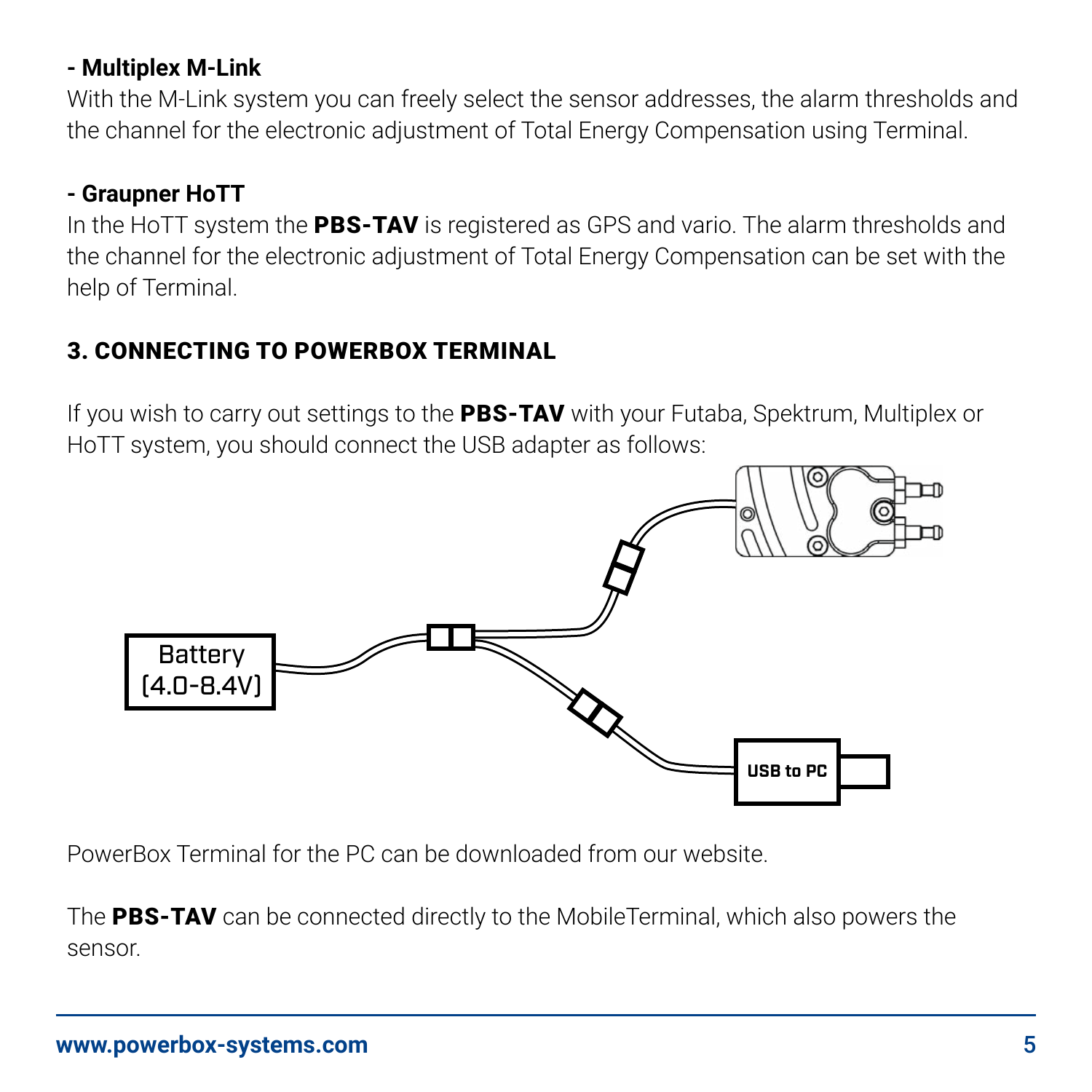# 4. SET-UP PARAMETERS IN TERMINAL

If the sensor is used in conjunction with a PowerBox CORE / ATOM or Jeti system, both vario values - i.e. standard vario and TEK vario - are available at the transmitter.

None of the other systems allow the transfer of two different vario values. For this reason you need to run Terminal and select whether you want the normal vario value or the TEK vario value to be transferred via the Telemetry interface.

The system implements a correction factor which is designed to enable you to adjust Total Energy Compensation to suit your particular installation, as well as other Pitot tubes. This feature allows an adjustment in the range -20% to +20%. The correction factor can be set in flight using a rotary control (default: channel 15) at the transmitter. The factor is correctly set when the climb rate shown by the vario is zero or insignificant even when you give an elevator command.

Once you have set the value by test-flying the model, you can set the factor permanently in the PBS-TAV. The set-up channel is then automatically disabled and displayed as  $-$ .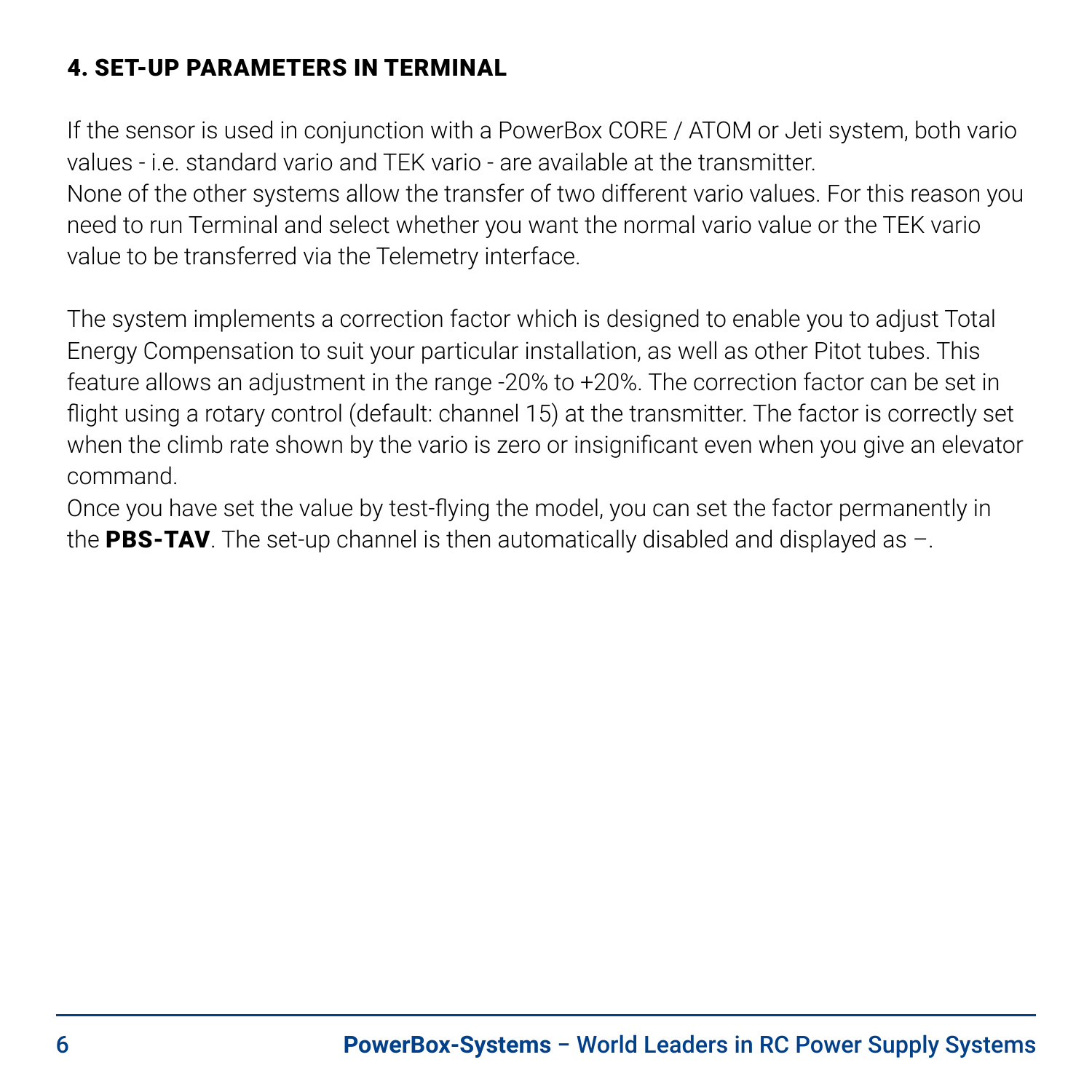# 5. TECHNICAL DATA

| $4.0 V - 9.0 V$                                               |
|---------------------------------------------------------------|
| $30 \text{ mA}$                                               |
| PowerBox, Jeti, Futaba, Multiplex, Graupner                   |
| P <sup>2</sup> -BUS, FastTrack, Jeti-EX, S.BUS2, M-Link, HoTT |
| $30 \times 17 \times 9$ mm                                    |
| 14 a                                                          |
| $-30$ °C to $+85$ °C                                          |
|                                                               |

# 6. DIMENSIONS

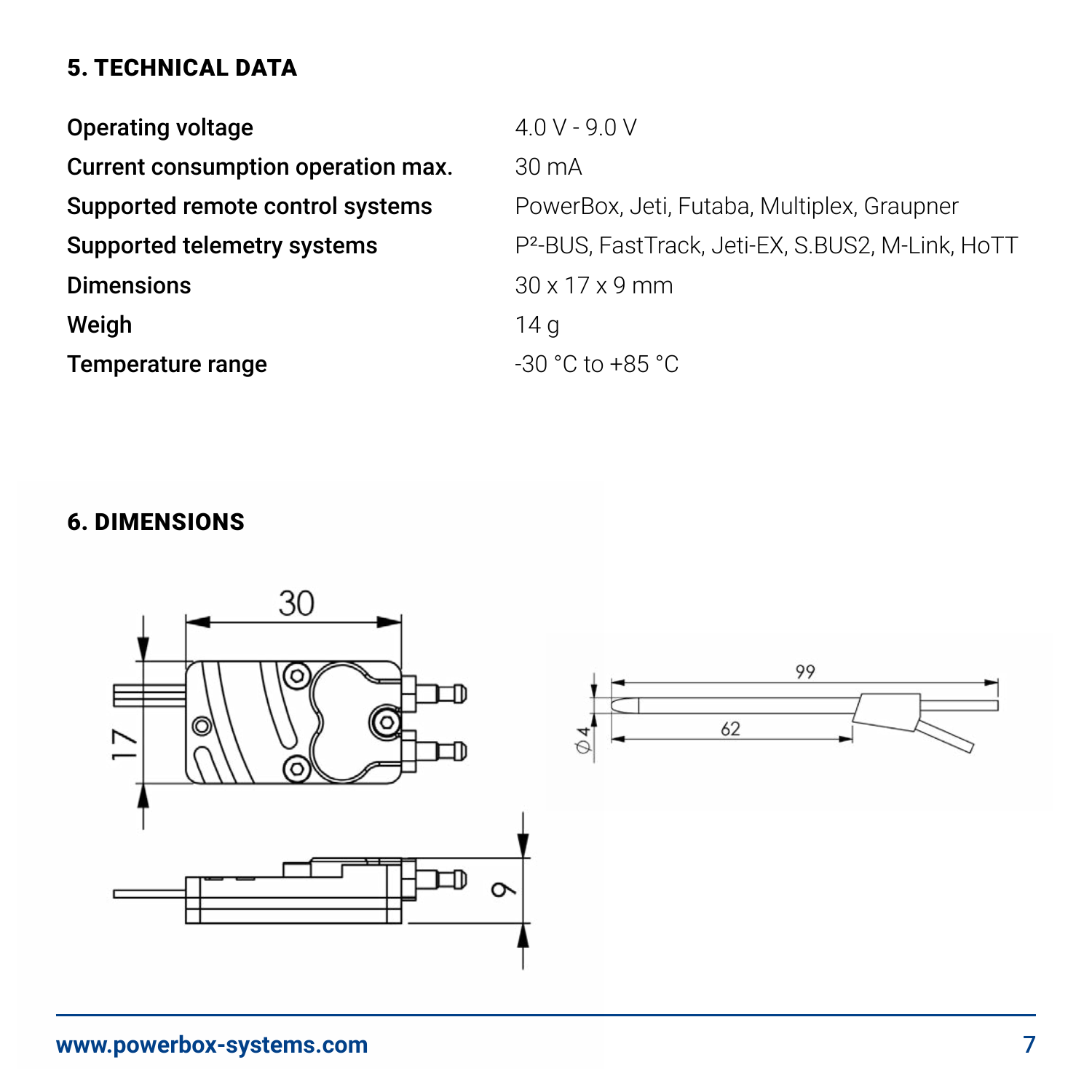# 7. SERVICE NOTE

We are anxious to offer good service to our customers, and to this end we have set up a Support Forum which deals with all queries concerning our products. This relieves us of a great deal of work, as it eliminates the need to answer frequently asked questions time and again. At the same it gives you the opportunity to obtain help quickly all round the clock - even at weekends. All the answers are provided by the **PowerBox Team**, guaranteeing that the information is correct.

Please use the Support Forum before you telephone us.

You can find the forum at the following address:

#### **www.forum.powerbox-systems.com**

#### 8. GUARANTEE CONDITIONS

At PowerBox-Systems we insist on the highest possible quality standards in the development and manufacture of our products. They are guaranteed "Made in Germany"!

That is why we are able to grant a 24 month guarantee on our PBS-TAV from the initial date of purchase. The guarantee covers proven material faults, which will be corrected by us at no charge to you. As a precautionary measure, we are obliged to point out that we reserve the right to replace the unit if we deem the repair to be economically unviable.

Repairs which our Service department carries out for you do not extend the original guarantee period.

The guarantee does not cover damage caused by incorrect usage, e.g. reverse polarity, excessive vibration, excessive voltage, damp, fuel and short-circuits. The same applies to defects due to severe wear.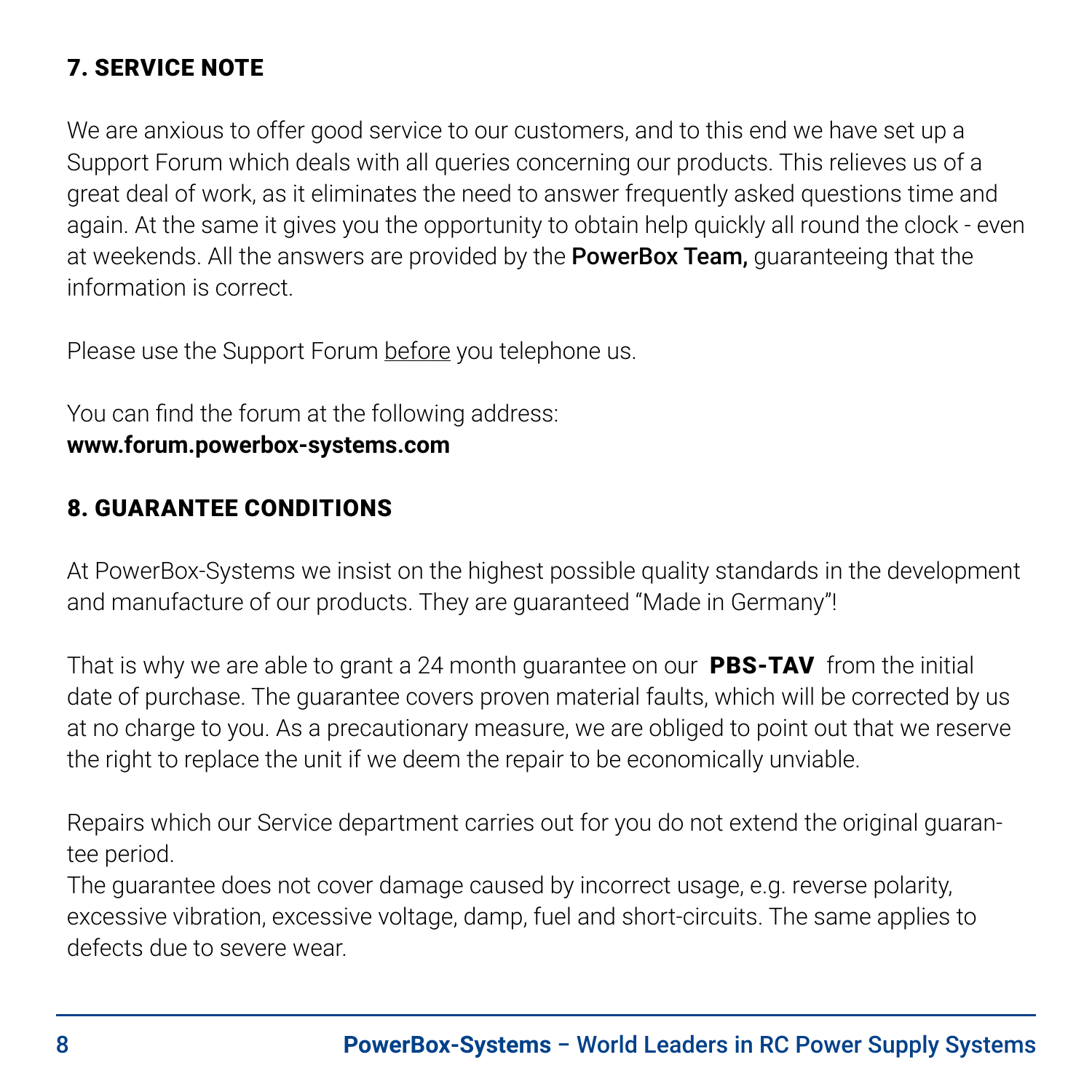We accept no liability for transit damage or loss of your shipment. If you wish to make a claim under guarantee, please send the device to the following address, together with proof of purchase and a description of the defect:

# SERVICE ADDRESS

# **PowerBox-Systems GmbH**

Ludwig-Auer-Straße 5 86609 Donauwörth Germany

### 9. LIABILITY EXCLUSION

We are not in a position to ensure that you observe our instructions regarding installation of the PBS-TAV . fulfil the recommended conditions when using the unit, or maintain the entire radio control system competently.

For this reason we deny liability for loss, damage or costs which arise due to the use or operation of the **PBS-TAV**, or which are connected with such use in any way. Regardless of the legal arguments employed, our obligation to pay compensation is limited to the invoice total of our products which were involved in the event, insofar as this is deemed legally permissible.

We wish you every success with your new PBS-TAV!

Donauwoerth, January 2022